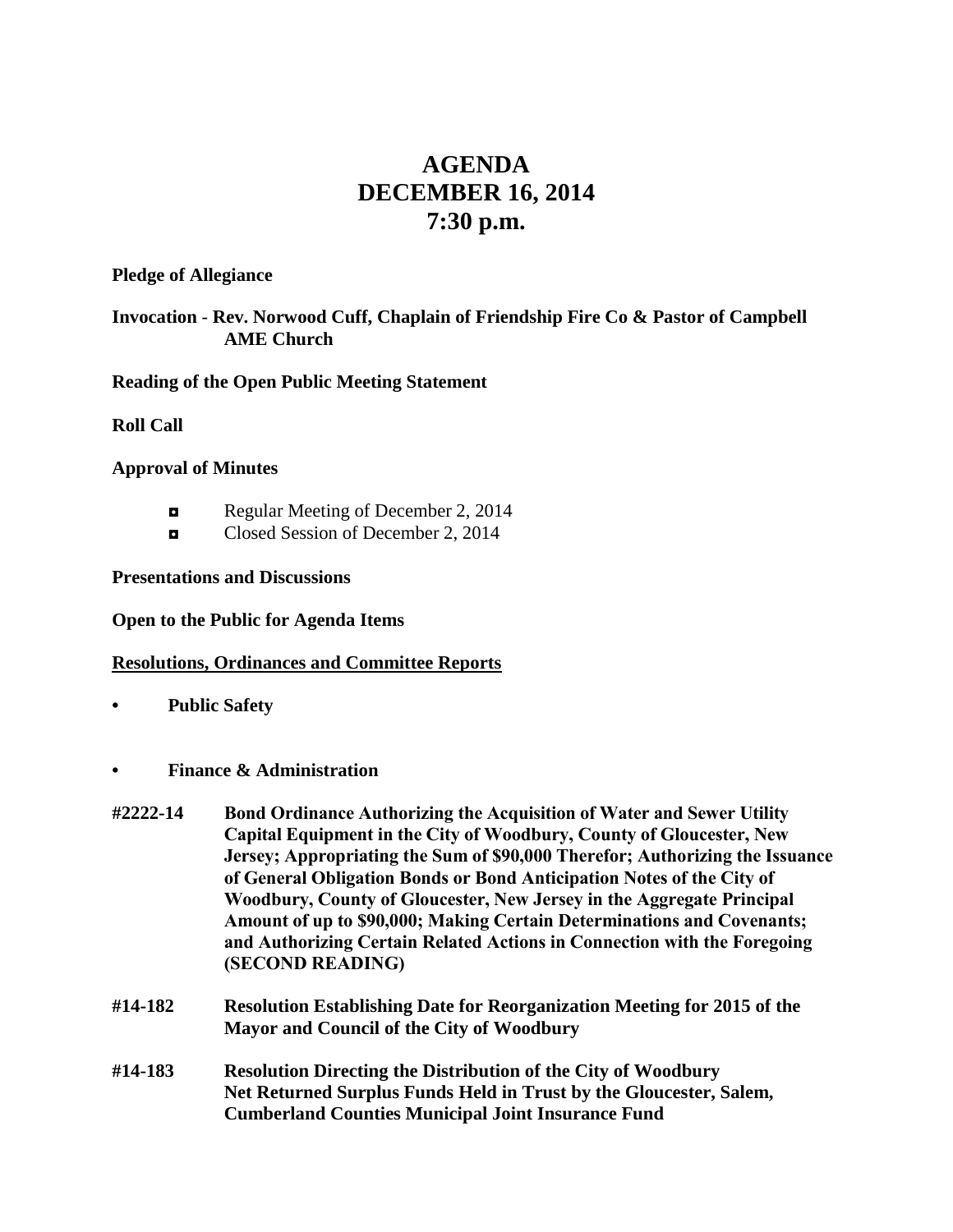| #14-184 | <b>Resolution Authorizing the Transfer of Appropriations in the Local Budget</b><br>of the City of Woodbury for the year 2014                                                                                                                     |
|---------|---------------------------------------------------------------------------------------------------------------------------------------------------------------------------------------------------------------------------------------------------|
| #14-185 | <b>Resolution to Reimburse Tax Payment for Block 102, Lot 8</b>                                                                                                                                                                                   |
| #14-186 | <b>Resolution Authorizing the City Engineer and/or City Architect to Advertise</b><br>for Bids for the Roof Replacement and Parking/Site Improvements<br>regarding the New Police Station located at 220 South Broad Street                       |
| #14-187 | <b>Resolution Authorizing Change Order No. 3 for the North End Storm Sewer</b><br>- Phase 4 - Storm Sewer Replacement on Crescent Avenue                                                                                                          |
| #14-188 | Resolution Establishing a 5-Year Moratorium on the Issuance of Road<br>Opening Permits for the Portions of the Roads Resurfaced as Part of the<br>FY2014 Local Road Milling & Overlay Project October 29, 2014 through<br><b>October 29, 2019</b> |

Motion for Approval to Pay the Listed Vouchers

- **• Public Works/Parks and Recreation**
- **#14-189 Resolution Authorizing Placement of Memorial Monument for Firefighters at Hendrickson Park**
- **• Economic Development**
- **• Community Relations**
- **• Environmental and Green Acres**
- **• Community Development**
- **• Property**

## **Old Business**

#### **New Business**